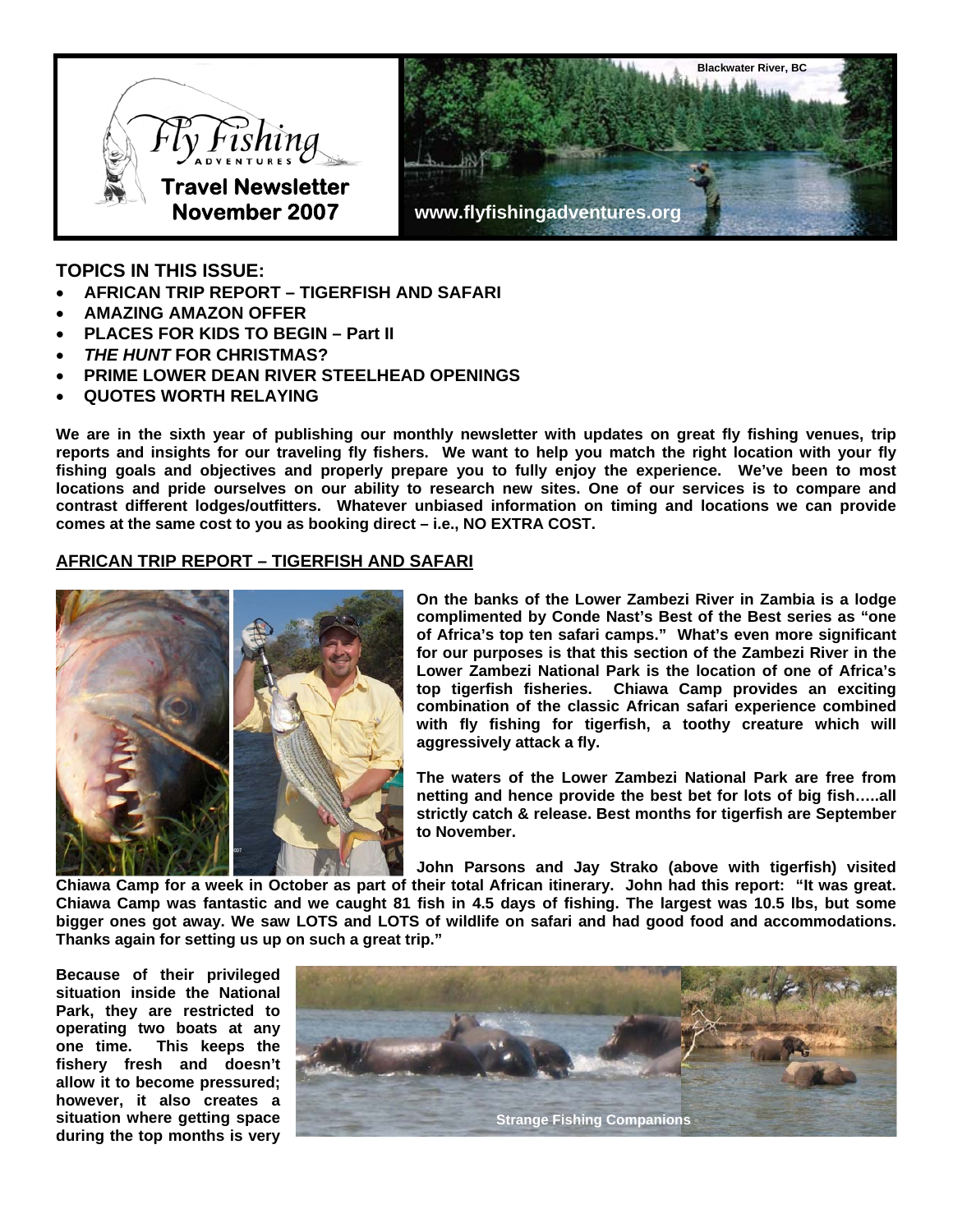

**difficult. Coincidently, the best fishing times and top safari time (by most standards) occur during the same timeframe making a combination safari – fishing trip possible.**

**Note: the Lower Zambezi National Park is approximately 1500 air miles from the Seychelles Islands off the eastern coast of Africa. While not next door, the two destinations are in close enough proximity that they could be combined into one very exotic combo adventure if you had the time and resources…..and a skilled travel agent who could wire the air transport together. This is an exploratory trip my wife** 

**and I have on our calendar for next October.**

### **AMAZING AMAZON OFFER**

**The only "fly fishing only" lodge in the Amazon, the Agua Boa Amazon Lodge, just started their upriver houseboat operation this season – maximum six fishermen. For this introductory year, they have priced a week's trip at \$4,000 (the lodge rate is \$4,600 and is sold out). The amazing part is a four-for-the-price-of-three offer on the houseboat for the prime time weeks of Jan 26 – Feb 3 or Feb 3 - 10, 2008.**

**This is the same lodge you have seen featured and reported on by several of our clients in past newsletters. It is the Amazon's finest operation. The houseboat is in an isolated and seldom fished part of the clear water Agua Boa River system. For more details, just hit reply.** 



### **PLACES FOR KIDS TO BEGIN – Part II**



**We are sometimes asked this question: "if you were going to get on an airplane and take your son, daughter, grandson or granddaughter on a trout-based fly fishing adventure, where would you go?" Of course, an exotic location like Alaska is ideal if you have the time and budget. There are some places remaining in the lower 48…….but my two favorite spots would be on the eastern and western edges of British Columbia. My criteria would be eager, native fish with good numbers available for lots of activity, and, most importantly, fish that were surface oriented. Also, a spot where we could find guides who were excellent at working with kids. One of those two spots would** 

**include the very active, dry fly inclined, native West Slope Cutthroat of the Elk River drainage in the town of Fernie, near the crest of the Canadian Rockies in eastern B.C. (this was covered in Part I of this report in the October newsletter - [http://www.flyfishingadventures.org/Newsletter/68.pdf \)](http://media.wix.com/ugd/02e769_7e94abefe4124d0bac8496080c4e4123.pdf).** 

**Near the British Columbia Coastal Range lie the waters accessed by Moose Lake Lodge. These include the native, feisty rainbows of rivers like the upper Dean, the Blackwater and some unnamed streams and creeks in the area. Most of these waters are accessed via short-hop fly outs; also, overnight float trips can be done on some rivers like the Blackwater.** 



**Available also via float plane fly outs are the native cutthroat in the streams and lakes of the Coastal Range. This range provides incredible scenery. It is** 

**also the location of the famous lower Dean River steelhead fishery and other isolated streams that provide great salmon fishing.** 

**Moose Lake Lodge is a comfortable, isolated operation and provides a quality outdoor experience. Trips from 4 to 7 nights can be arranged.** 

**Over the years, we've had several client reports of 100+ fish days (even a few 200+ fish days!), all native rainbows and all on dry flies. This past season, Russell Schreck (he of the New Zealand 10# brown trout on a dry fly featured in our March NZ report) went hunting for numbers at Moose Lake Lodge in July. His top day included lots of numbers…..over 100 native rainbows (mostly 12 – 16 inch fish) all taken on the**